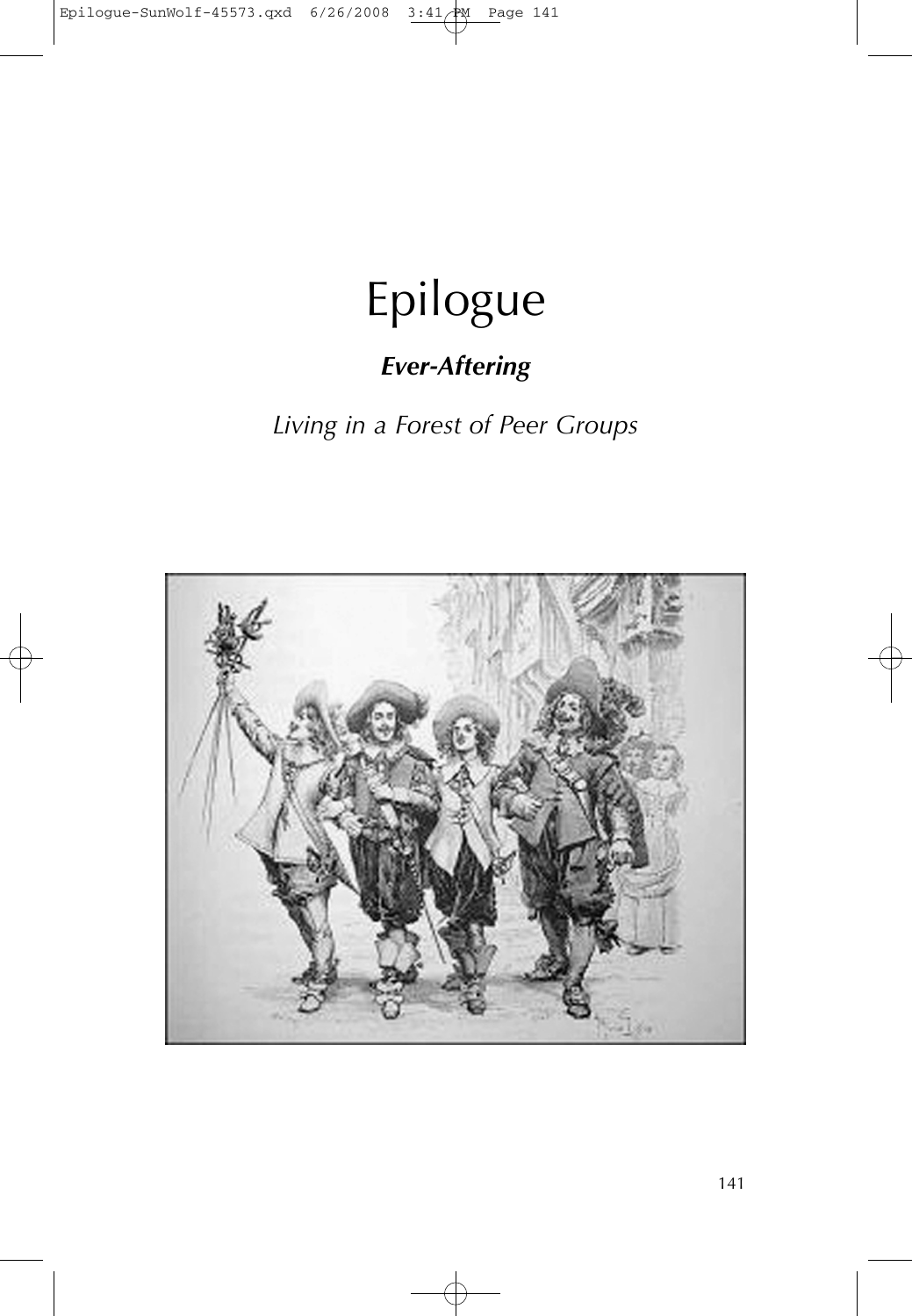## 142 Epilogue

*The honor of one is the honor of all. The hurt of one is the hurt of all.*

*—Creek Indian Creed*

*Un pour tous, tous pour un.*

*—D'Artagnan (1625)*\*

*Workin' together—white, black, Spanish—work together. If anything happened to one, it happened to all.*

*—*Rev. Mack Williams1

The only tragedy is never-aftering. Never fully participating in our peer groups, never expanding our experiences with seemingly diverse others, never examining the effects our communication choices have on other group members, never knocking on the doors of new groups, never allowing outsiders to penetrate the membership boundaries of our own treasured peer groups.

The purpose in this book has been to alter your consciousness about what is possible concerning the communication dynamics of peer groups that impact your life, to stimulate new thinking about your own behaviors and reactions in these groups, and to suggest new avenues for group research. This book has attempted to function as both a window and a door: to let you see group processes and consequences that may have been invisible to you, and, at the same time, to allow you to enter future peer groups and behave differently, when you hope for different results. (At times, these pages may have served as a useful *mirror* for you, as well.)

There are undoubtedly more delightful peers around us than we realize. Swarms of them; droves, routes, packs, paddlings, pods, bevies, and clowders.

<sup>\*&</sup>quot;One for all, all for one." In 1844, the French author Alexandre Dumas wrote a serialized novel, *Les Trois Mousquetaires* ("The Three Musketeers") set in 17th-century France. They are comrades who together perform many daring deeds. In fact, there were not three, but four Musketeers. The young d'Artagnan, a teenager, arrives in Paris and almost immediately offends three musketeers (Porthos, Aramis, and Athos). Before they can fight one another, the four are attacked by the Cardinal's guards and their courage is tested, leading them to a fast friendship of inseparable peers. Along the way, of course, they encounter demons, treachery, a beautiful young spy, and surprising enemies. Intriguingly, the familiar phrase, "All for one, one for all," appears only *once* in the entire book.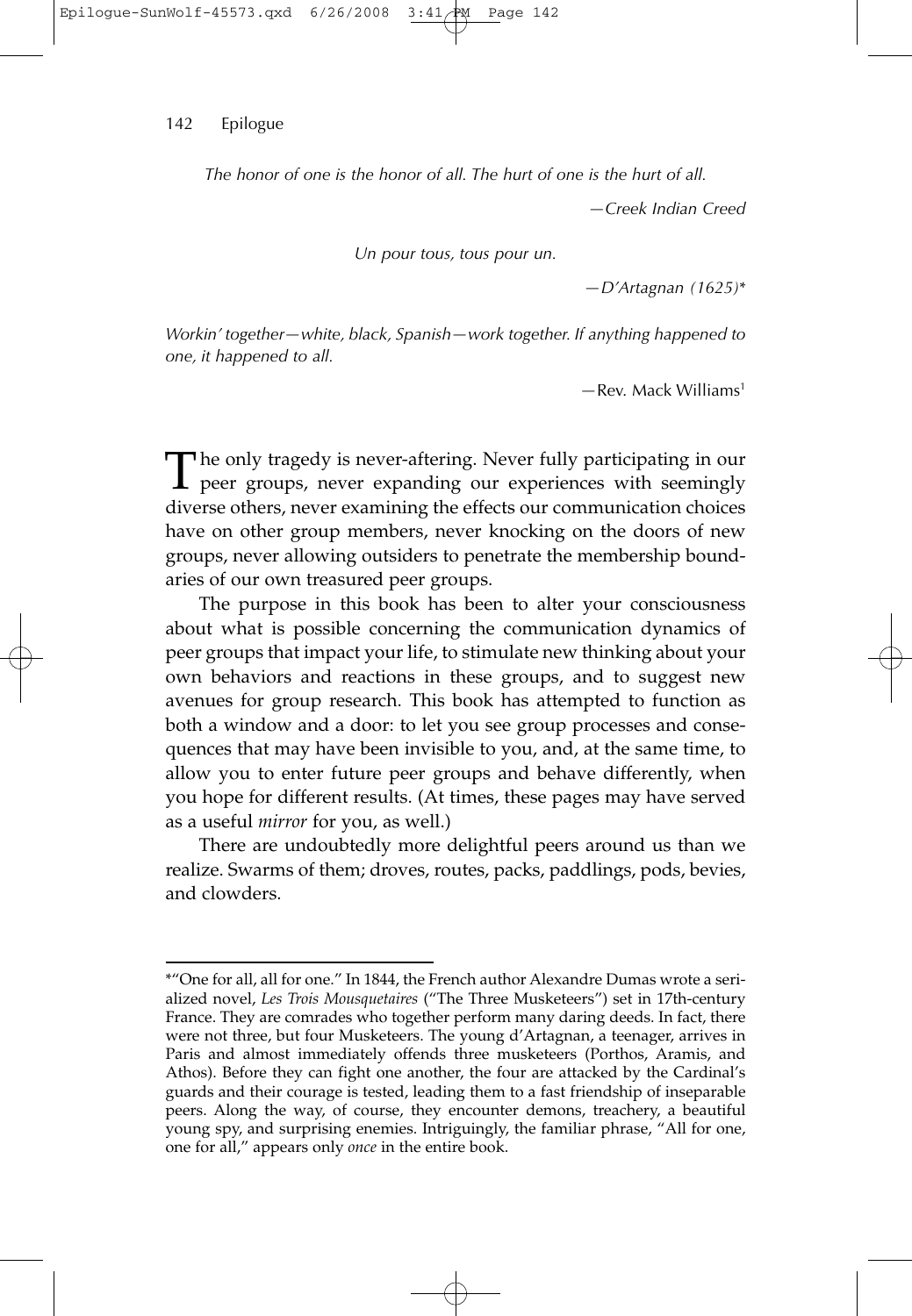We live in the midst of people like us, who share our beliefs, values, goals, abilities, inclinations, experiences, gripes, or responsibilities. More to the point, we are living in a social forest, surrounded by people who—if we managed to herd them into a small peer group—would share our interests, applaud our dreams, bemoan our losses, crew our ships, rebuild our neighborhoods, join our revolutions, jump to our defense, stretch our compassion, pull us from fires, join us in crafting good decisions, or inspire us regularly to exceed our personal bests.

We do not study peer groups simply because we think *other people* need to know about them. The core, heart, sticky-gooey center of peer group studies involves *us*. We need to understand the dynamics and processes of these groups, because we will be embedded in them for the rest of our lives. We are less alone than we might be without them.

You will have opportunities throughout your life span to belong to more peer groups: We need peers to watch our backs. We need more eyes looking out for us, because we can't always see what's coming. Peer groups give us practice on how to be together.

> May you achieve successes (in your careers and in your relationships) one conversation and one peer group at a time.

a pallor of night students • a drowse of underachievers • a leap of overachievers • a platitude of sophomores • a gratitude of juniors • an attitude of seniors • a fortitude of graduate students • a clamber of assistant professors • a tenure of associate professors • an entrophy of full professors • an oversight of deans • a conjunction of grammarians • a shelf of classicists • a shush of librarians • a brood of researchers • a discord of experts • a tribe of group scholars • a browse of readers • a tedium of footnotes • a providence of publishers\*

<sup>\*</sup>Harvested from Lipton, J. (1968/1991). *An exaltation of larks* (the ultimate edition). New York: Penguin. James Lipton is the son of a prominent American poet and was publishing his own poetry by the age of 12. He is an author, director, choreographer, and producer who has written screenplays for eight motion pictures, written and produced hundreds of hours of award-winning television drama and entertainment specials, and who wrote the book and lyrics for two Broadway musicals. Lipton is a *Delight of Writers,* even alone (which he apparently never is).